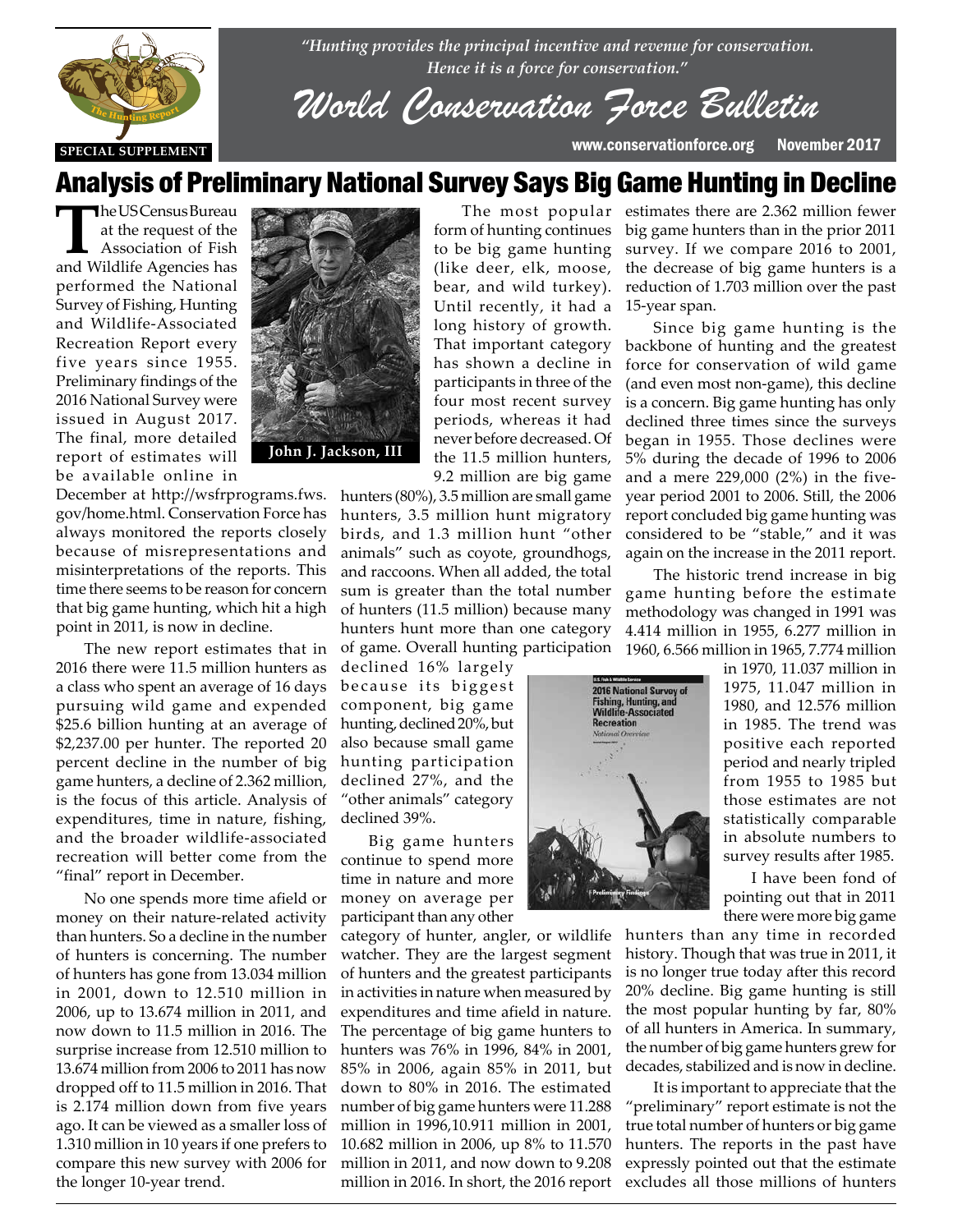#### *World Conservation Force Bulletin*

that hunt every second or third year. It also excludes the nearly two million hunters from six to fifteen years of age (an estimated 1.8 million in the 2011 report). The final report in December will no doubt cite that information and

perhaps provide an explanation for the decline in the most popular and most important form of hunting—big game hunting. We suspect big game hunters are aging and recruitment is not keeping up with that attrition.

### Grand Opening of Johnny Morris' Wonders of Wildlife National Museum and Aquarium

*Wonders of Wildlife National Museum and Aquarium is a monument to the conservation role of sportsmen and women.*

CONS

VONDIRS OF WILDLIFE **AQUARIUM** 

Johnny Morrishas opened a national<br>
museum and aquarium like no<br>
other. The structures fittingly are<br>
connected to the Springfield, Missouri ohnny Morris has opened a national museum and aquarium like no other. The structures fittingly are

Bass Pro "Grand Daddy" of all the Bass Pro stores. The 350,000-square foot experience is larger than the Smithsonian Museum of Natural History. It is represented to be the "largest, most immersive wildlife attraction in the world." What is even more important, it showcases the conservation role of hunters and anglers like no other institution of its magnitude anywhere or at any time.

It serves as a monument in unabashed celebration of the wholesome sporting way of life we hold so dearly, and the conservation role of sportsmen and women. Johnny "is committed to celebrating the rich history of hunting and angling in America and the vital role sportsmen and women have played and continue to play in conservation."

Wonders of Wildlife gives much more than lip service to the essential conservation role that hunters and anglers have played in perpetuating our natural world. The facts are demonstrated throughout in thousands of historical photographs, documents, and artifacts. In Johnny's words, "Wonders of Wildlife is an inspirational journey around the world that celebrates the role of hunters and anglers as America's true conservation heroes."

The Museum is more than a collection of animals, fish, and memorabilia of the American hunting and fishing heritage. It is the new home of many other museums that have been wholly or partially relocated to the giant plaza. That includes the NRA National Sporting Arms Museum with a special section on "A Golden Age of Hunting." Another is the Archery Hall of Fame and Museum with everything from Geronimo's bow to Fred Bear's record Alaskan brown bear. There is the Theodore Roosevelt Conservation Room, which includes an original 1907 personal letter on White House stationary from President Roosevelt to the president of NRA, with \$25.00 for a Life Membership and strong words of endorsement. The museum houses the Hemingway Hall, with many of his safari and marlin

fishing pictures and relevant quotes. The museum houses

a fishing section devoted to the fishing escapades of Presidents of the United States, and two presidents spoke during the opening ceremonies and a third by video recording. Another section is the International Game Fish Association Fishing Hall of Fame, which includes fascinating personal memorabilia of

all the Hall of Fame award winners, including those of William (Bill) Poole, who was so renowned in both the safari hunting and fishing world and is part of its greater Heritage Fishing Hall. Other sections hold the National Bass Fishing Hall of Fame. Another displays racing vehicles from NASCAR.

There are sections devoted to Safari Club International, Dallas Safari Club, Wild Sheep Foundation, the Nature Conservancy, Boone & Crocket, et al. Boone & Crockett's National Collection of Heads and Horns is now housed in the museum.

There is a large section honoring Native Americans, "The First People of Conservation." It is connected to the



EDITOR/WRITER John J. Jackson, III

PUBLISHER Barbara Crown

Copyright ©2017 by UnivOps Holdings, ISSN 1052-4746. This bulletin on hunting-related conservation matters is published periodically free of charge for subscribers to The Hunting Report, 12182 SW 128 Street, Miami, FL 33186. All material contained herein is provided by famed wildlife and hunting attorney John J. Jackson, III with whom The Hunting Report has formed a strategic alliance. The purpose of the alliance is to educate the hunting community as well as pro-advocacy of hunting rights opportunities. More broadly, the alliance will also seek to open up new hunting opportunities ari and marlin worldwide and ward off attacks on currently available<br>S and relevant opportunities. For more information on Conservation opportunities. For more information on Conservation Force and/or the services available through Jackson's alliance with The Hunting Report, write:

Conservation Force g escapades of<br>
5240 South I-10 Service Road West, Suite 200<br>
Metairie 14 70001 Metairie, LA 70001 Tel. 504-837-1233 Fax 504-837-1145 www.ConservationForce.org

> For reprints of this bulletin or permission to reproduce it and to inquire about other publishing-related matters, write:

The Hunting Report 12182 SW 128 Street Miami, FL 33186 Tel. 1-800-272-5656 Fax 305-253-5532

*Remember to favor Conservation Force's Corporate Sponsors:*



ripcordtravelprotection.com

*The leaders in their fields.*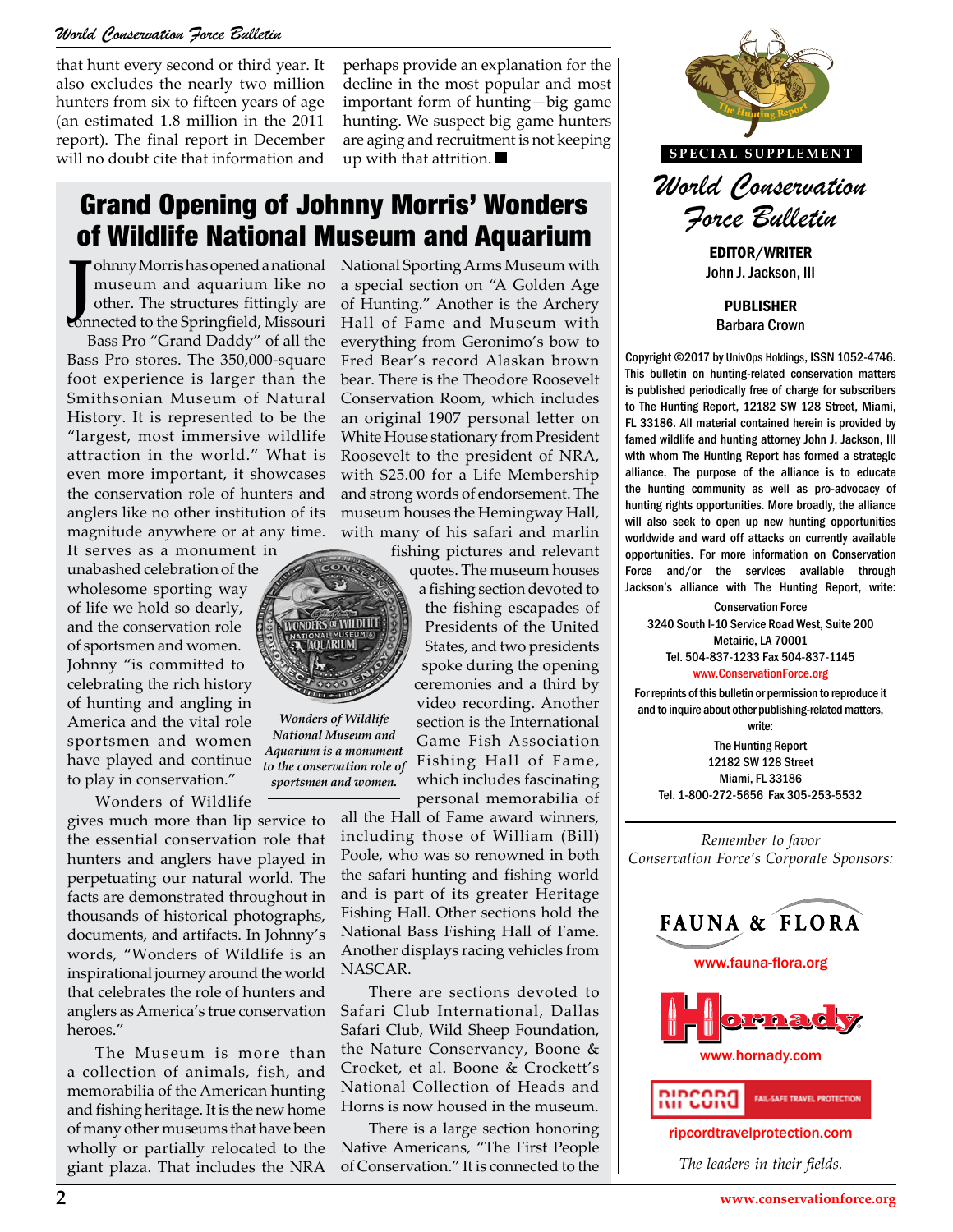Buffalo Hall lined on both sides with a herd-sized collection of whole mounted bison as well as the full story of their decline and restoration.

Enough cannot be said about the countless personal artifacts of famous hunters and anglers, such as the fullsize boats of Ernest Hemingway (Pilar), Zane Grey (Avalon), and Don Tyson in the Fishing Heritage Hall. To quote Zane Grey, "If I fished only to capture fish, my fishing trips would have ended long ago."

The quality of the museum experience is also beyond compare and genuinely immersive as represented. The room climate matches the particular "4D" dioramic depictions. The sky lighting cycles through the full 24 hours of night and day while the different habitats have appropriate smells and matching night and day sounds. You literally feel the chill of the Arctic, the cold winds of the Himalayas, the dry sun of the African Savannah and more. It is designed to awaken and stimulate one's senses just like the natural world known so well to sportsmen and women.

At the historic ribbon cutting ceremony the speakers included Johnny Morris, President George W. Bush, President Jimmy Carter, actor Kevin Costner, Secretary of Interior Ryan Zinke, Richard Childress, Missouri

Governor Eric Gretens, Shane Mahoney of Conservation Force and Conservation Visions, and others. Kevin Costner surprised the audience when he announced with a smile that "I was once a poacher." He then explained when he was 10 years old he was no respecter *Secretary Zinke (in the*  of property lines, and *background diving in the shark*  hunted where he wanted. Secretary Zinke scuba dove in the shark pool and answered school



*tank) and the students of the WOLF school program give the museum a thumbs up.*

children's questions underwater early Learning Facility. As a national model in the day. (See picture taken by yours truly.) Later during the ribbon cutting, the Secretary used the occasion to sign an order commencing October as a new National Hunting and Fishing Month.

The indescribable grand opening

ceremony on September 20 was followed the next morning with a Conservation Summit of the business and conservation partners of Bass Pro Stores and hundreds of sportsmen conservation leaders who were VIP Invitees like Conservation Force. First



*Johnny Morris, CEO of Bass Pro Shops (center), with Chrissie and John J. Jackson of Conservation Force.*

Johnny disclosed that after a year of preparation he was to purchase Cabela's the next Monday with the full intent to keep those stores open. The net effect is broader market coverage. The theme of the Summit was to step up conservation, not just to continue it. The speakers opined that conservation is no longer just a moral obligation of the sporting community. It is a necessary "investment" if there is to be wildlife in the future. (Interestingly, no one thought this was counterintuitive because it is not.) Johnny suggested that businesses voluntarily direct a small share of their revenue to fund

> a greater investment and that everyone partner together to advance that greater good.

The complex also has a connected Johnny Morris Conservation Education Center that in part houses the WOLF school of select fifth grade children that must qualify for admission. That is the same class that asked Secretary Zinke questions while he was diving. WOLF stands for the Wonders of the Ozarks

for outdoor education, WOLF operates in partnership with the local school system.

The complex is only a one-hour drive from Johnny's 4,600-acre lakeside Big Cedar Lodge retreat on which is

another Bass Pro Store and Museum in Missouri's Ozark Mountains. That is just south of Branson and, like the National Museum and Aquarium in Springfield, takes days to see. The two campuses together can easily consume a week.

One could write a book about all that the two facilities offer but for Conservation Force the positive message about sportsmen and women is most important. The Springfield complex took nine years to complete and is designed to be "an inspirational tribute to the adventurers, explorers, outdoorsmen and conservationists who helped discover, develop and preserve the nation we love. … The critical bond that links many of America's great public and private conservationists is an abiding love for hunting and fishing. It's through these endeavors that many of the leading conservationists of yesterday and today learned to appreciate the essential role that responsible sportsmen and women play in preserving our rivers and forests. Hunters and anglers have spearheaded the stewardship of this nation's natural resources…. The millions of anglers and hunters who venture into the woods, streams and oceans of America are the true heroes in the cause of conservation. They are the ones that are inspiring the next generation to love the outdoors. It is as a tribute to them and as an inspiration to future generations that Johnny Morris has created the Wonders of Wildlife Museum and Aquarium…. The museum and aquarium pay homage to the sportsmen and women of today and tomorrow with the knowledge that the surest way to preserve our rich outdoor heritage is to expose more people to its awe-inspiring beauty."

Johnny obviously intends that the nonprofit Wonders of Wildlife and Aquarium and its Conservation Center serve as a conservation wellspring to enhance the conservation paradigm in America, to "invest" more than to just "give back" in the future. Johnny is a "giver" because he is a hunter and angler. He cares. We are excited to see this emphasis on conservation and positive imaging of sportsmen and women. Johnny's conservation ethic is welcome and promising.